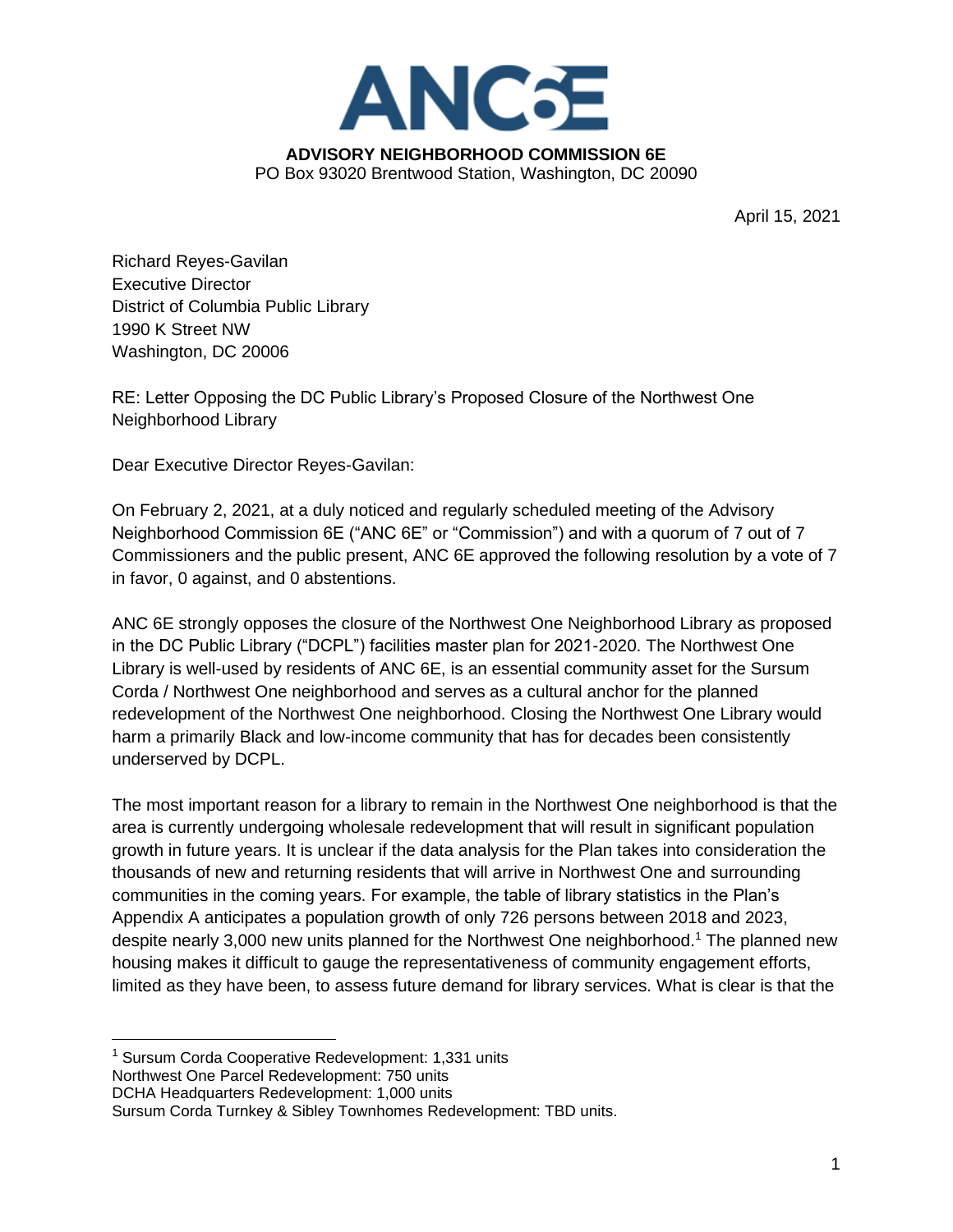

future Northwest One neighborhood will feature dense, mixed-use, and mixed-income development that can only drive further demand for a local full-service library.

In November 2020, DCPL published its facilities master plan, titled *Next Libris: Facilities Master Plan 2021-2030* ("the Plan").<sup>2</sup> The Plan articulates DCPL's ten-year, \$175 million plan to maintain the public library system, adapt libraries to meet changing community needs, and extend access to library services to more District residents. The plan recommends the closure of the Northwest One Neighborhood Library in order to open a new library to serve the Edgewood and Eckington communities. Northwest One is the only library closure recommended in the plan.

The Northwest One Library was built as a community anchor and cultural gateway for the physical revitalization of the Northwest One neighborhood, as prescribed in the Northwest One Redevelopment Plan. The Central Washington Area Element of the 2011 Comprehensive Plan likewise calls for a neighborhood library serving Northwest One. Similar language supporting the Northwest One Library is retained in the Office of Planning's proposed amendments to the Comprehensive Plan currently before the DC Council. Closing the Northwest One Library would not only run counter to the planning documents guiding redevelopment of Northwest One, it would also represent another setback of the DC government to deliver on the promises of the New Communities Initiative.

The *Next Libris* Plan frames the closure of the Northwest One Library as necessary to build a new library serving the Eckington and Edgewood neighborhoods.<sup>3</sup> Residents of the Eckington and Edgewood neighborhoods clearly face a library service gap, but it is unacceptable to remedy this service gap by stripping away existing library service from Northwest One. The study identifies barriers, such as busy roads and distance, as limiting access to the Northwest One Library for residents of Eckington and Edgewood. Those same barriers and distance would also limit residents of Northwest One from accessing a library in Eckington or Edgewood. The Study is therefore misleading when it describes the proposed library at Eckington or Edgewood as a "replacement" for the Northwest One Library.<sup>4</sup> Both Northwest One and Eckington/Edgewood deserve a library, but it is unfair for DCPL to frame the provision of library services as a zero-sum competition between these neighborhoods.

<sup>2</sup> *Next Libris: Facilities Master Plan 2021-2030*. Available:

[https://www.dclibrary.org/sites/default/files/DCPL\\_NextLibris\\_111020-Web.pdf.](https://www.dclibrary.org/sites/default/files/DCPL_NextLibris_111020-Web.pdf)

<sup>3</sup> *Ibid.,* p.46.

<sup>4</sup> *Ibid.*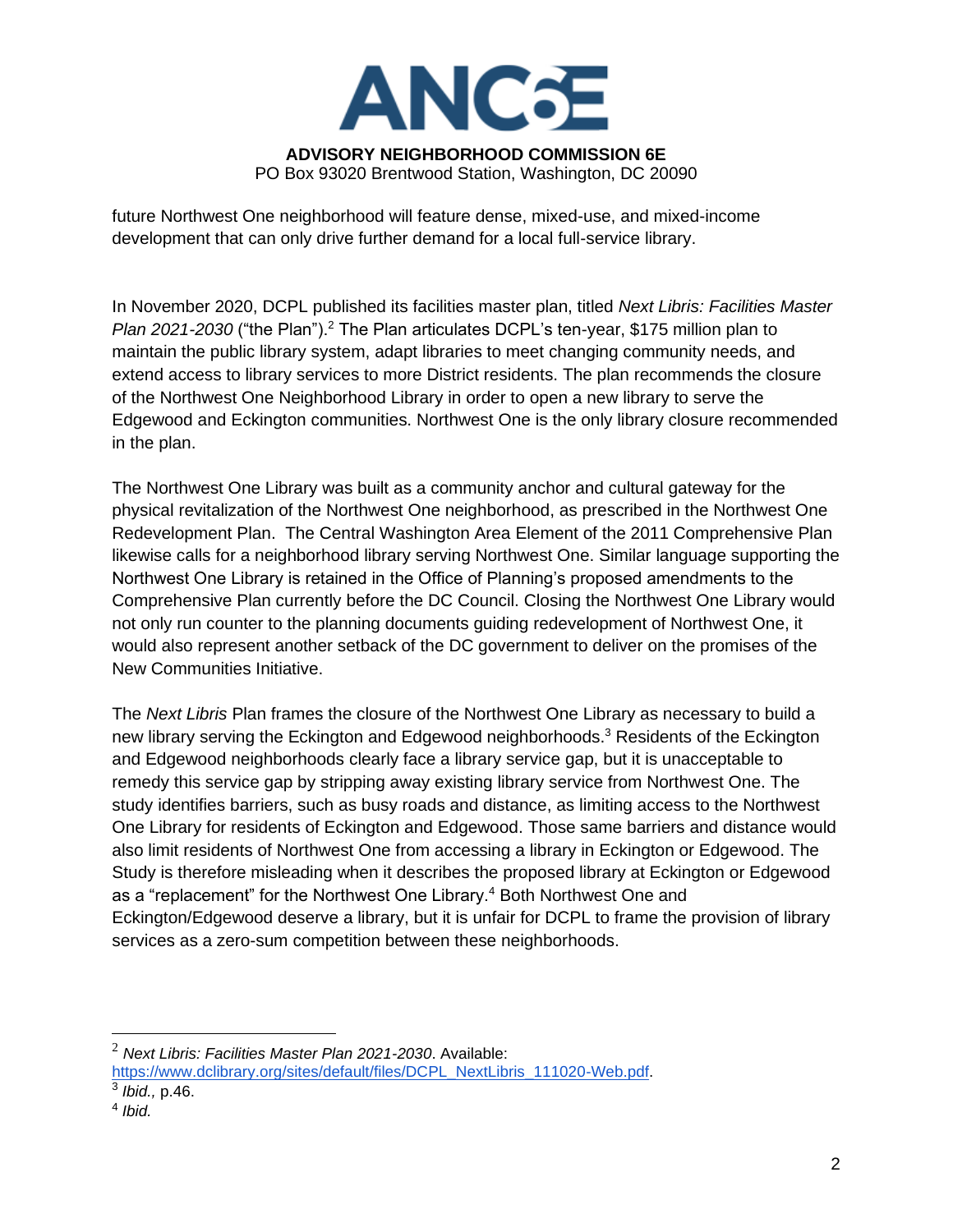

PO Box 93020 Brentwood Station, Washington, DC 20090

The Northwest One Library is one of four "small neighborhood libraries" in the DCPL library system.<sup>5</sup> The Plan recommends that the three other small neighborhood libraries at Deanwood, Rosedale, and Parklands-Turner each be converted to full-service libraries serving their existing communities.<sup>6</sup> Northwest One is the only small neighborhood library that DCPL proposes closing and relocating to a separate community.<sup>7</sup> The Plan provides no coherent rationale for why Northwest One should not also be converted to a full-service library like the other small neighborhood libraries. Instead, the Plan identifies an unrelated need for a full-service library in the Eckington and Edgewood neighborhoods and inexplicably identifies the Northwest One Library as the library that must be closed to enable the Eckington/Edgewood library to be built.

The *Next Libris* plan includes an equity impact statement that acknowledges that DCPL's placement, size, and programing of public libraries have not always factored in the needs of all residents. The equity impact statement commits DCPL to further scrutinize individual recommendations contained in the Plan to ensure that there are no unanticipated adverse impacts to community members. The closure of the Northwest One Library constitutes an adverse impact to the Northwest One community that should have been obvious to the Plan's authors. An equity statement is incomplete if it does not acknowledge and actively work to reverse the adverse impacts of decades of underinvestment in low-income and Black communities, including the Sursum Corda/Northwest One. The recommendation to close the Northwest One library undermines the credibility of DCPL's commitment to equity in its Facilities Plan.

The community engagement conducted by DCPL in preparation of *Next Libris* was limited and did not capture the viewpoints of residents of Northwest One or ANC 6E. Between February and June of 2019, DCPL held six community engagement events, but none of these events were held in ANC 6E.<sup>8</sup> The closest event was held two miles from the Northwest One Library at the Westminster Presbyterian Church at 401 I Street SW. The Plan recommends closing only one library —Northwest One —but DCPL conducted no formal outreach to the communities served by the Northwest One Library. This lack of engagement is unacceptable and undermines the Plan's stated commitment to equity and inclusion.

THEREFORE, BE IT RESOLVED that ANC 6E strongly opposes the closure of the Northwest One Library as proposed in the DCPL Facilities Master Plan.

<sup>5</sup> DCPL defines small neighborhood libraries as libraries with small square footage in buildings that are not owned by DCPL.

<sup>6</sup> *Next Libris*, pp.46-47.

<sup>7</sup> *Ibid,* p.46.

<sup>8</sup> *Next Libris* Appendix C: Community Engagement.